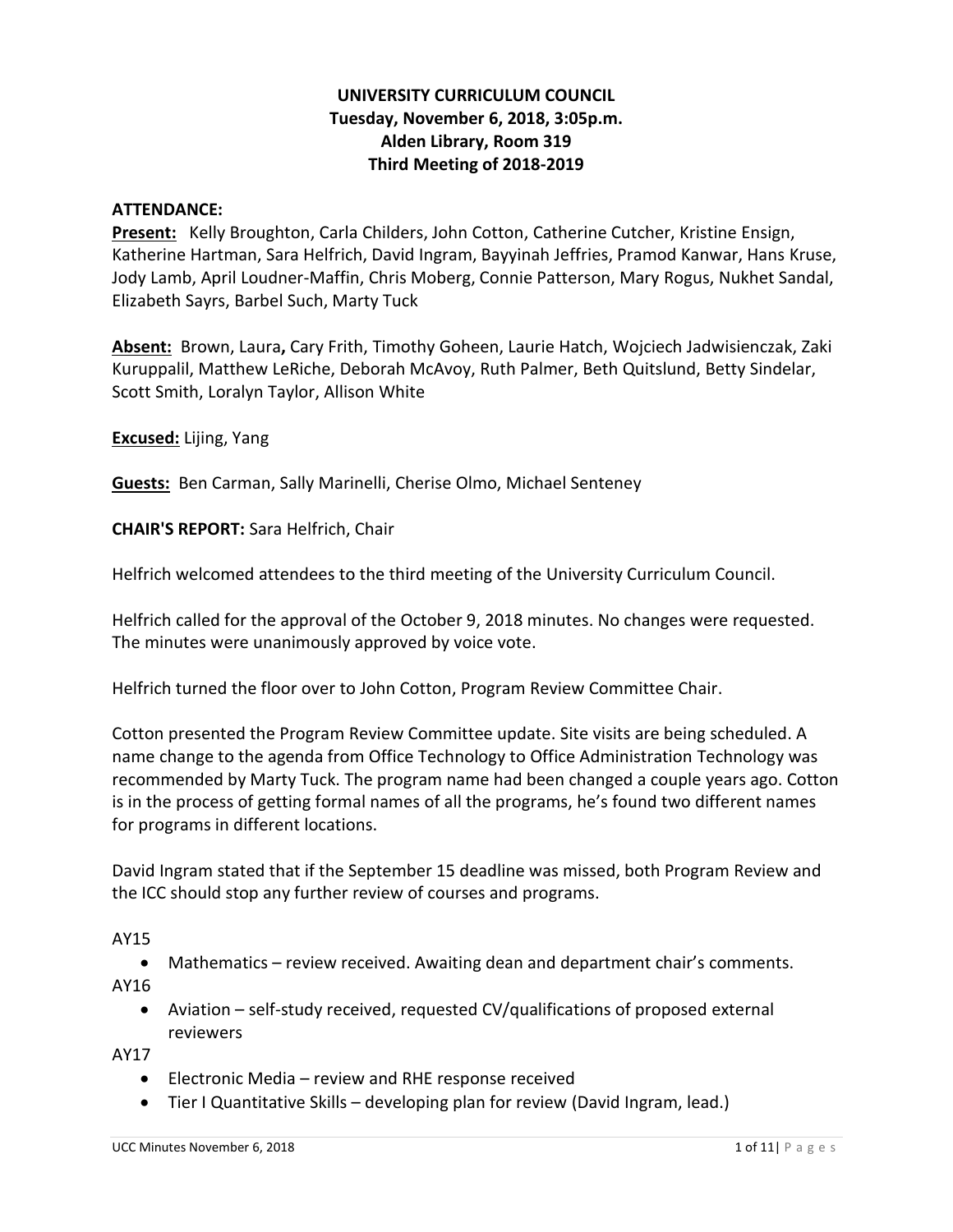AY18

- Center for International Studies review and responses received.
- Department of Geography Review and responses received. To Graduate Council.
- Department of Political Science Externals approved. Self-study received. Site visit 11/5-6.
- Department of Interdisciplinary Healthcare Studies review delayed until Fall 2021
- Honor's Tutorial College delay until Fall 2019

AY19

- Counseling and Higher Education Externals approved. Self-study received. Site visit 11/29.
- Educational Studies Externals approved, awaiting self-study
- Teacher Education Externals approved. Self-study received. Site visit Oct 30-31.
- School of Rehabilitation and Communication Studies Negotiating a review date for three separate programs aligned with accreditation
- Voinovich School Externals approved, awaiting self-study. Anticipate site visit in Spring.
- Office Tech Externals approved, Self-study received.
- Technical and Applied Studies Externals approved. Self-study received. Site visit scheduled then delayed.
- Accounting Tech / Business Mgmt Externals approved. Self-study received. Site visit Nov 29-30.
- Computer Science Technology Externals approved. Self-study received. Site visit Nov 7-8.
- Medical Assisting Technology Externals approved. Self-study received. Site visit 11/26- 27.
- Sport and Lifestyle Studies New program to be reviewed 2021-22
- Applied Management –Externals approved. Self-study received. Awaiting site visit date from program.

Cotton turned the floor over to Connie Patterson, Programs Committee Vice-Chair.

Patterson presented the Programs Committee agenda.

Hans Kruse questioned the first reading for program changes #3, the College of Health Sciences and Professions, the Clinical Informatics certificate, and whether these changes were too close to making this a new certificate. There is only one course that remains the same.

Sally Marinelli stated they conducted market research regarding the certificate. They were looking to make it more fundamental.

Kruse questioned whether the 50 percent policy still exists. In a major or minor this could not be done.

Sara Helfrich shared a previous discussion with Beth Quitslund regarding a master's program. It was determined that with an endorsement or certificate attached, it wasn't an issue.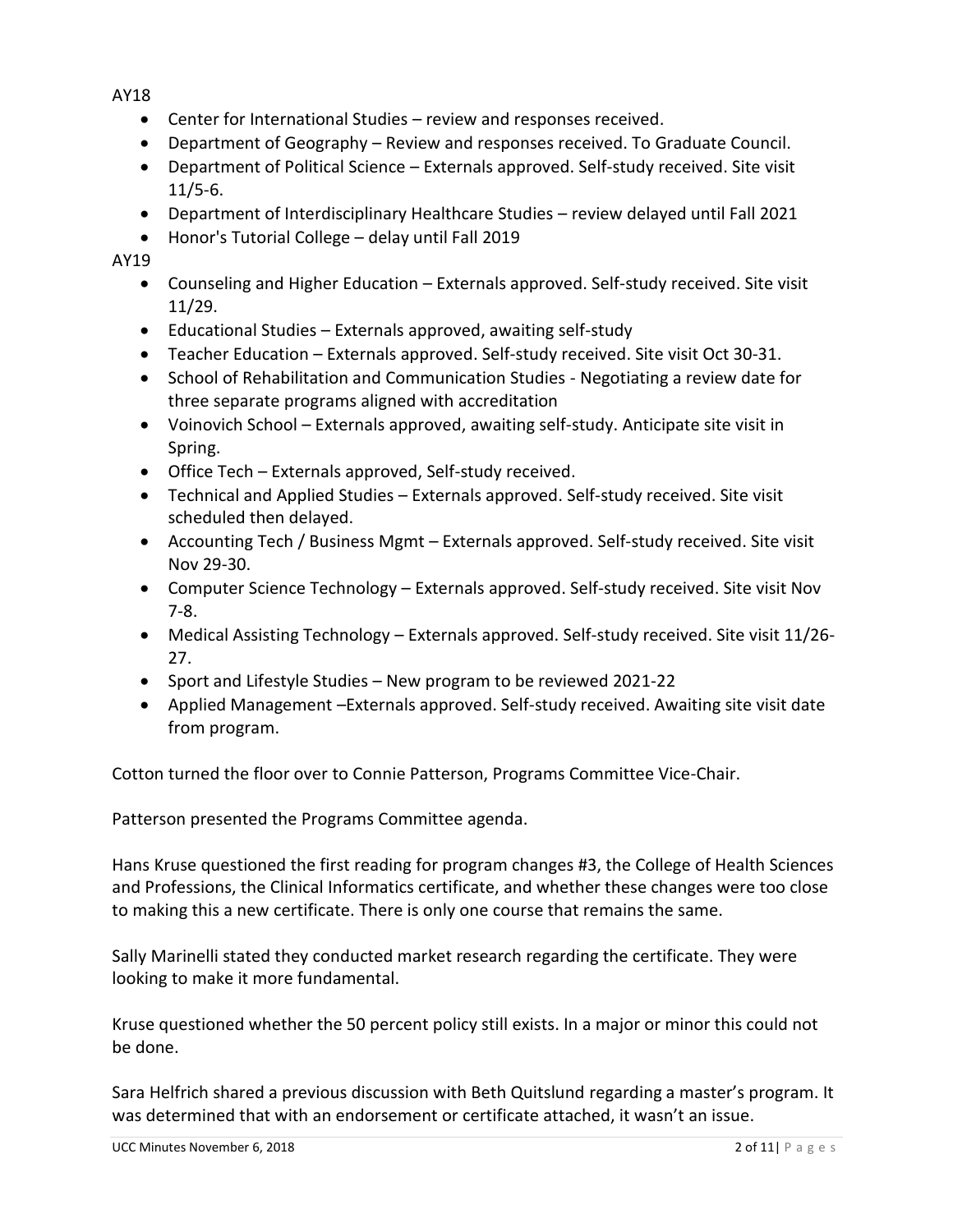Connie Patterson stated she did not think the 50 percent rule could apply to something as small as 9 hours. Approval isn't needed by the OHDE, it's just internal.

# **SECOND READINGS – PROGRAM CHANGES**

**1. The Patton College of Education** Program Code: BS6854 Program Name: **Early Childhood Education** Contact: Gene Geist

The Early Childhood Program is changing the intro course requirement from EDEC 1001 to EDTE 1000 because the State of Ohio TAG requires that we make this class a 3-hour course. The program also seeks to clarify the math requirement to read that any math above the MATH 1101 will fulfill the requirement. We would like language in all documents to read "6 hours of mathematics at the MATH 1101 level or higher".

\*Amendment (noted in the Discussion tab)- We would like the wording to read "that 6 hours of mathematics at the MATH 1101 or above (with the exception of MATH 1200, MATH 1300, MATH 1321 and MATH 1322) will fulfill the mathematics requirement for early childhood.

**2. College of Arts & Sciences**  Program Code: MS4103 Program Name: **Experimental Psychology** Contact: Bruce Carlson

The Department of Psychology intends once again to admit students to its terminal master's degree program, rather than only admit students to the master's degree program as a step to completion of the doctoral degree. The Department of Psychology requests permission to change the name of the master's degree to Psychological Science and to add a requirement that students complete 6 credit hours in substantive or content courses in Psychology.

The proposed changes (see below) have no impact on any other department in the university, no impact on total program hours, and minimal impact on department resources, including faculty, although it may generate a modest amount of revenue for the department and college.

**3. College of Business** Program Code: MY6163 Program Name: **Master of Accountancy** Contact: David Stott

This change essentially streamlines the process for admittance into our program. The differing undergraduate backgrounds of the potential applicants to this program creates different potential entry points into the program and causes confusion in the admittance process to these prospective students as well as additional administration issues that can be eliminated by making this change.

The underlying number of hours required to earn the degree will not be affected by this change. Essentially, a student with an undergraduate degree in Accounting will still be required to take the same 30 hours of graduate Accounting and Business Analytics coursework and a student with an undergraduate degree in Business will still need to take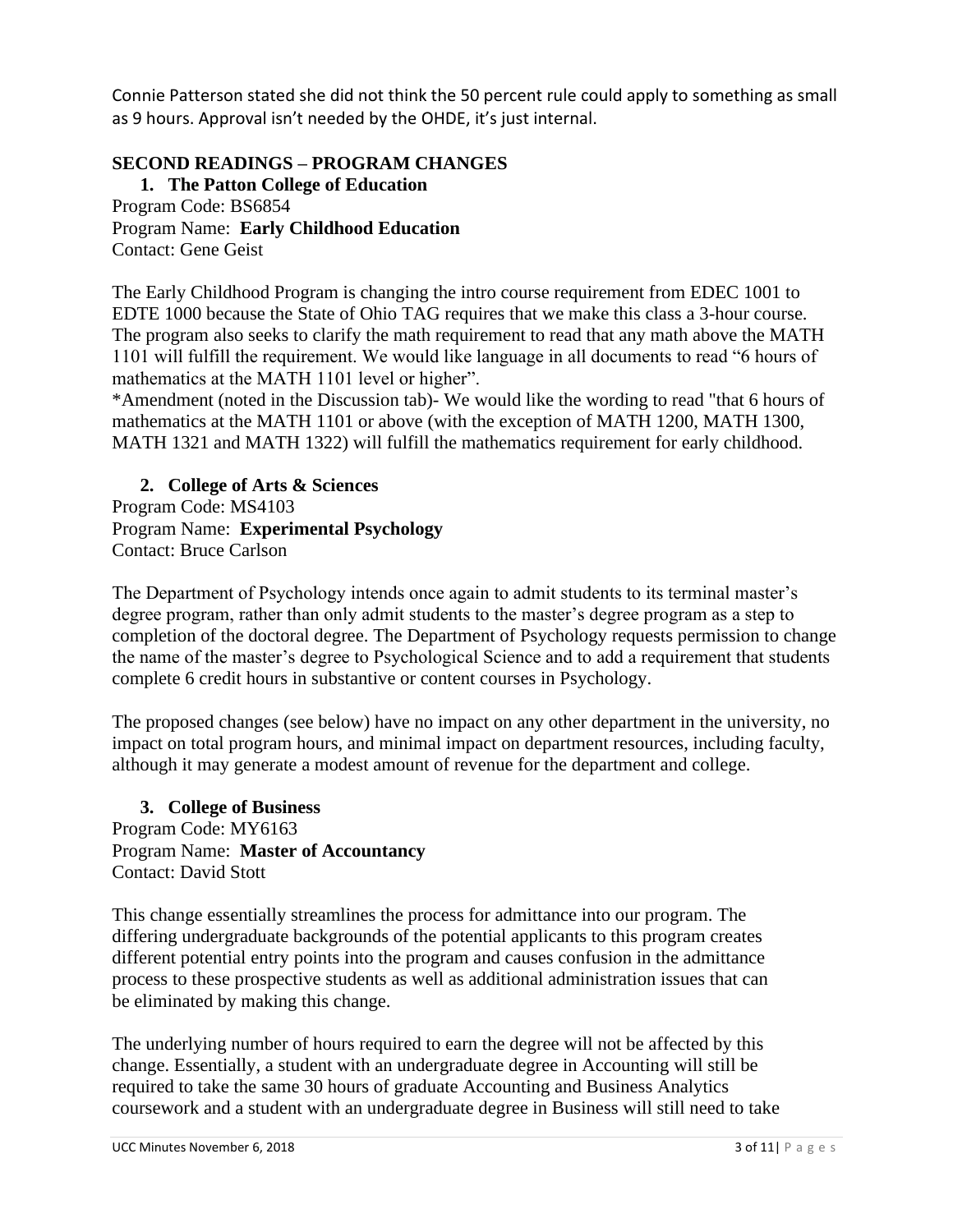those same 30 hours plus the 12 additional graduate hours that satisfy the equivalency to an undergraduate degree in Accounting, this change simply allows for one entry point into the program (proposed to be 42 hours) and then the waiver of up to 12 of those hours depending on the undergraduate background of the applicant.

## **4. College of Communication**

Program Code: BC5363 Program Name: **Communication Studies**  Program Contact: Jerry Miller

We are making the proposed changes to both of our B.S.C. programs, Athens and Regional Campus. The proposed change is simply removing the 1- hour COMS 1020 Introduction to Communication Studies Course as it has become irrelevant since most of our COMS students are taking or have taken UC 1900.

# **5. College of Communication**

Program Code: BC5364 Program Name: **Communication Studies Regional Campuses** Program Contact: Jerry Miller

We are making the proposed changes to both of our B.S.C. programs, Athens and Regional Campus. The proposed change is simply removing the 1- hour COMS 1020 Introduction to Communication Studies Course as it has become irrelevant since most of our COMS students are taking or have taken UC 1900.

## **6. College of Health Sciences & Professions**

Program Code: MS8174 Program Name: **Athletic Training** Program Contact: Sally Marinellie

We are requesting revisions to the new professional Master's of Science in Athletic Training. After meeting with various stakeholders for our program including medical centers, future employers, and the program medical director, we identified some minor changes for the program that will make the program stronger. These changes will benefit the student's clinical preparation and didactic experiences while maintaining a proper credit load. The changes include: PT 7400 Evidence-Based Practice in PT instead of AT 5030 Evidence-Based Practice in AT. Repeating AT 5910 Clinical Immersion in the spring semester Dropping the interprofessional education (IPE) elective and the general elective from spring semester year two of the program.

*Current hours = 59*  AT 5030 replaced with PT 7400 (+1 credit hour) AT 5910 will repeat (+ 6 credit hours) Remove IPE elective (-2 credit hours) Remove elective in spring of year 2 (-3 credit hours)

*Net increase = 2 credit hours (61)*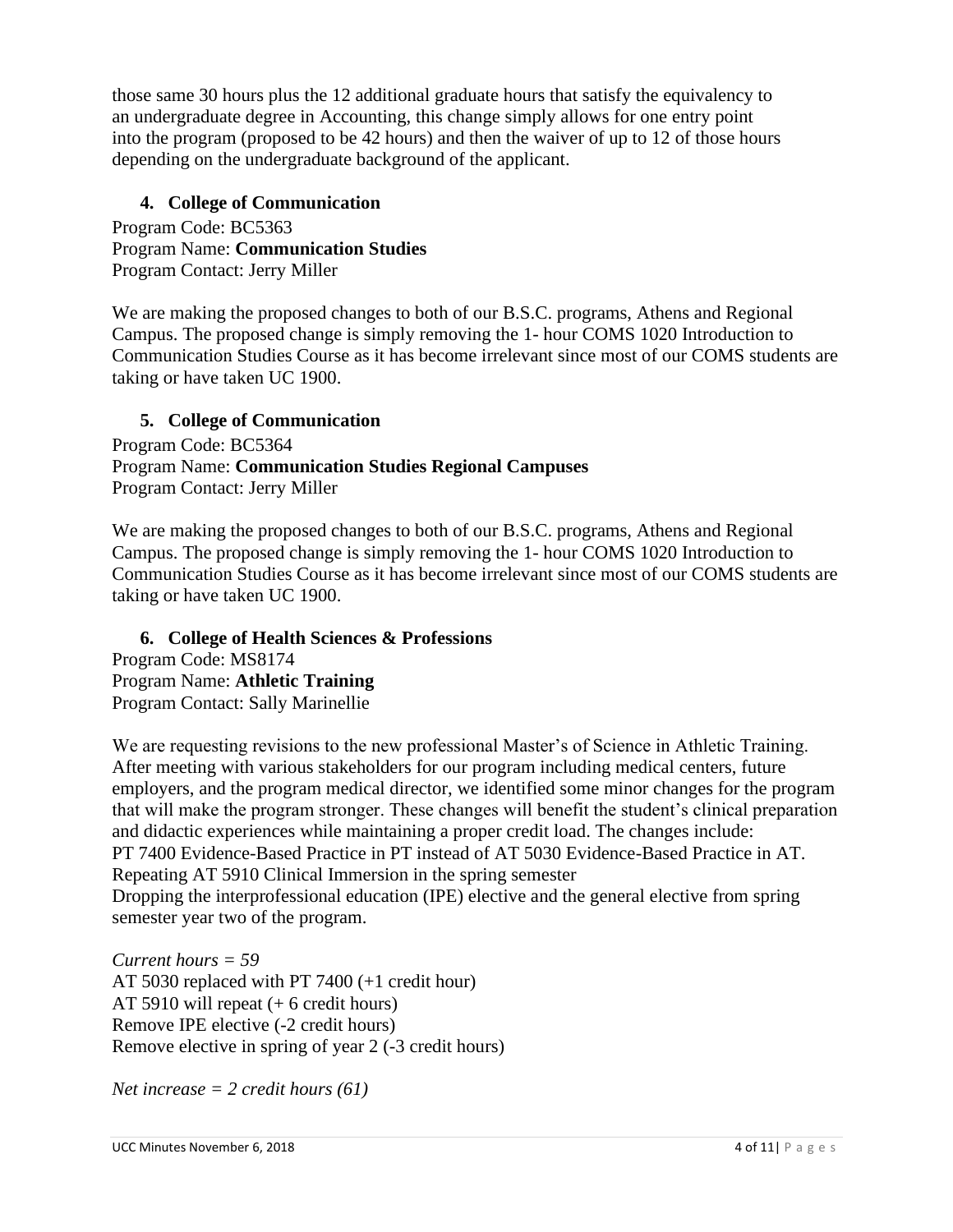#### **7. College of Health Sciences & Professions**  Program Code: MA5326 Program Name: **Speech-Language Pathology** Program Contact: Joann Benigno

The faculty members in Communication Sciences and Disorders (CSD) are proposing to increase the minimum credit hours associated with our Speech-Language Pathology Externship course, CSD 6910. The proposed change in this course will increase the minimum number of credit hours to earn the degree from 67 to 69, a total of 2 credit hours if taken one semester, or an increase from 67 to 71, a total of 4 credit hours if taken two semesters. There will be no anticipated impact on resource requirements, faculty, or other departments.

The minimum credits depend on whether students are pursuing Track A or Track B. The vast majority of our students pursue Track B (two externships--one in the schools and one in an adult facility). Students pursuing Track A only complete one externship because they also complete a master's thesis. The proposed change in this course will increase the minimum number of credit hours to earn the degree from 67 to 69, a total of 2 credit hours if taken one semester (Track A), or an increase from 67 to 71, a total of 4 credit hours if taken two semesters (Track B).

## **8. College of Health Sciences & Professions**

Program Code: BS6260 Program Name: **Environmental Health Science** Program Contact: Michelle Morrone

There are four reasons for these changes:

1. The Environmental Health Science (EH) program is accredited by the National Environmental Health Science and Protection Accreditation Council (EHAC). In 2016, EHAC revised its requirements and we are redesigning the EH major to align with the new requirements. 2. The existing program does not match the needs of the EH profession. The revised program includes cross-cutting environmental health topics that are more relevant for contemporary EH professionals.

3. The existing program does not offer students much flexibility in course selection. The revised program gives students more choices to fulfill the degree.

4. Several of the courses in the existing program are no longer offered and new courses have been created, so the revisions refresh the curriculum.

The revisions will increase the minimum credit hours required for the major from 107 to 108. (A comprehensive list of the changes can be located in OCEAN 1.9.)

## **SECOND READINGS – NEW PROGRAMS**

## **1. College of Arts & Sciences**

Program Code: ORXX15

#### Program Name: **Urban Planning & Sustainability**

Contact: Edna Wangui

The Urban Planning and Sustainability minor will provide students with a basic understanding of urban environments and how communities can support the three main components of sustainability: environmental quality, economic development, and social equity. This minor is 18 hours.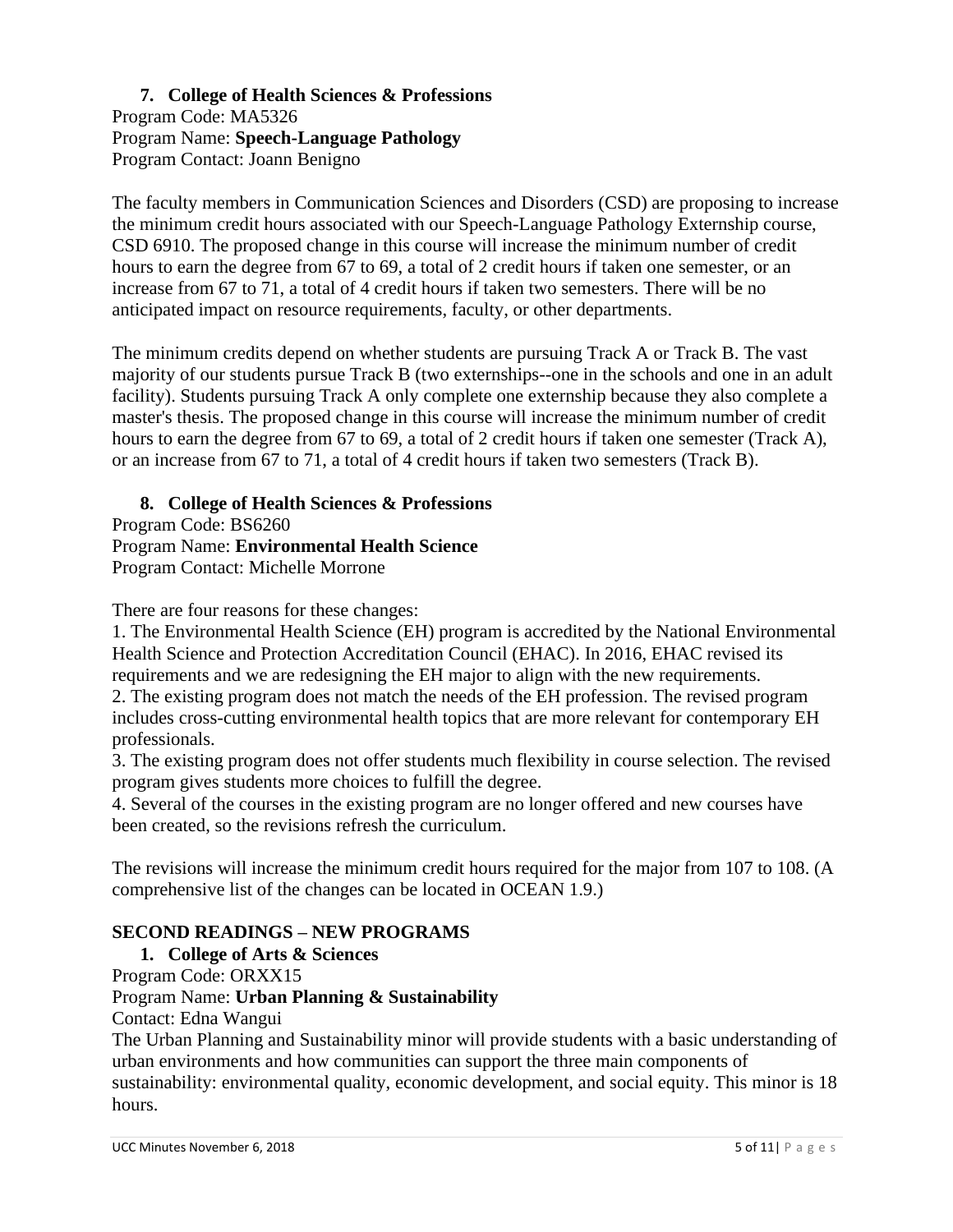Foundations: GEOG 2500 Planning and the City

THREE of the following core courses (9 credits) GEOG 3260 Urban Geography GEOG 3500 Land Use Planning GEOG 4560 The City and the Environment GEOG 4520 Environmental and Sustainability Planning

TWO electives (6-8 hours) Courses used to complete your core course requirements cannot also be used as an elective.

We would like students to be able to share a maximum of 2 courses, or 7 credits, between Geography minors (including ORXX15, ORXX16, OR4231, and OR4233).

**2. College of Arts & Sciences**  Program Code: ORXX16 Program Name: **Globalization & Development** Contact: Edna Wangui

The globalization and development minor provide students with an understanding of contemporary global issues and a framework for key issues in national and international development especially as it relates to developing countries. The minor emphasizes an integrated approach to studying the relationship of global change to individual and community well-being. This minor is 18 hours.

Foundation Courses: Take one of the following: (3 credits) GEOG 1200 Intro to Human Geography GEOG 1310 Globalization and the Developing World GEOG 2400 Environmental Geography

Regional Geography: Take one of the following: (3 credits) GEOG 3310 Geography of Africa GEOG 3330 Appalachia: Land and People GEOG 3350 Geography of Latin America GEOG 3380 Geography of Asia

Core Requirement: Take one of the following: (3 credits) GEOG 3290 World Economic Geography GEOG 3400 Geographies of Development

Electives: Take 3 from a list of electives (see OCEAN 1.9 for complete list)- Courses used to complete regional or core requirements cannot be used as an elective.

We would like students to be able to share a maximum of 2 courses, or 7 credits, between Geography minors (including ORXX15, ORXX16, OR4231, and OR4233).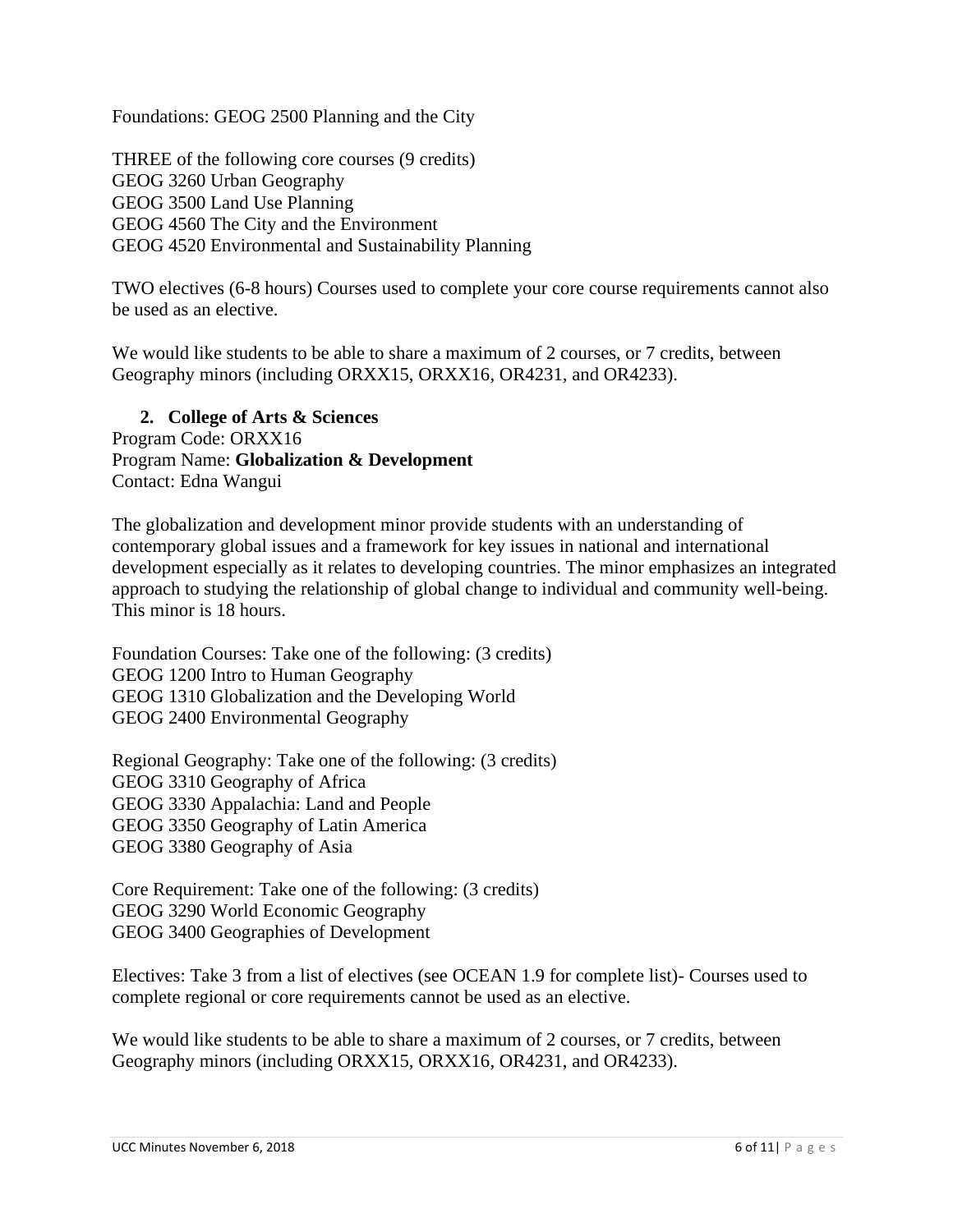# **FIRST READING- PROGRAM CHANGES**

**1. The Patton College of Education** Program Code: BS6396 Program Name: **Physical Science- Physics** Contact: Danielle Dani

All changes maintain program alignment with requirements for licensure and accreditation. Currently the program requires a total of 132 credit hours, including 10 credits hours of GEOL courses. The proposed changes do not affect the total number of program hours or the total number of required GEOL course hours.

Replace GEOL 2110 with GEOL 2080. GEOL 2110 has been indefinitely suspended. Replace GEOL 2550 with GEOL 2550 OR GEOL 2210. GEOL 2210 uses active learning strategies that may be transferable to K12 teaching settings.

#### **2. The Patton College of Education**

Program Code: BS6309 Program Name: **Integrated Science** Contact: Danielle Dani

All changes maintain program alignment with requirements for licensure and accreditation. Currently the program requires a total of 129 credit hours, including 16 credits hours of GEOL courses. The proposed changes do not impact the total number of program hours or the total number of required GEOL course hours.

Replace GEOL 2110 with GEOL 2310 OR GEOL 2170. GEOL 2110 has been indefinitely suspended.

Replace GEOL 1200 with GEOL 1350 OR GEOL 2150. It duplicates the required GEOL 1010 requirement.

Replace GEOL 2550 with GEOL 2550 OR GEOL 2210. GEOL 2210 uses active learning strategies that may be transferable to K12 teaching settings.

**3. College of Health Sciences & Professions** Program Code: CTCING Program Name: **Clinical Informatics** Contact: Sally Marinellie

Following the acquisition of some market research information, we are proposing revisions to the clinical informatics certificate. Please see the table below for the current and revised programs. The three primary courses in the revised program (IHS 5513, HLTH 6801, and IHS 6803) provide a strong foundational start to clinical informatics. The revisions to this certificate will not have any impact on resources. This is a specialized certificate. The MPA program (Jason Jolley, Director) was informed of this change and did not express concerns. In addition, the BME program director (Doug Goetz) was informed and did not respond with any concerns.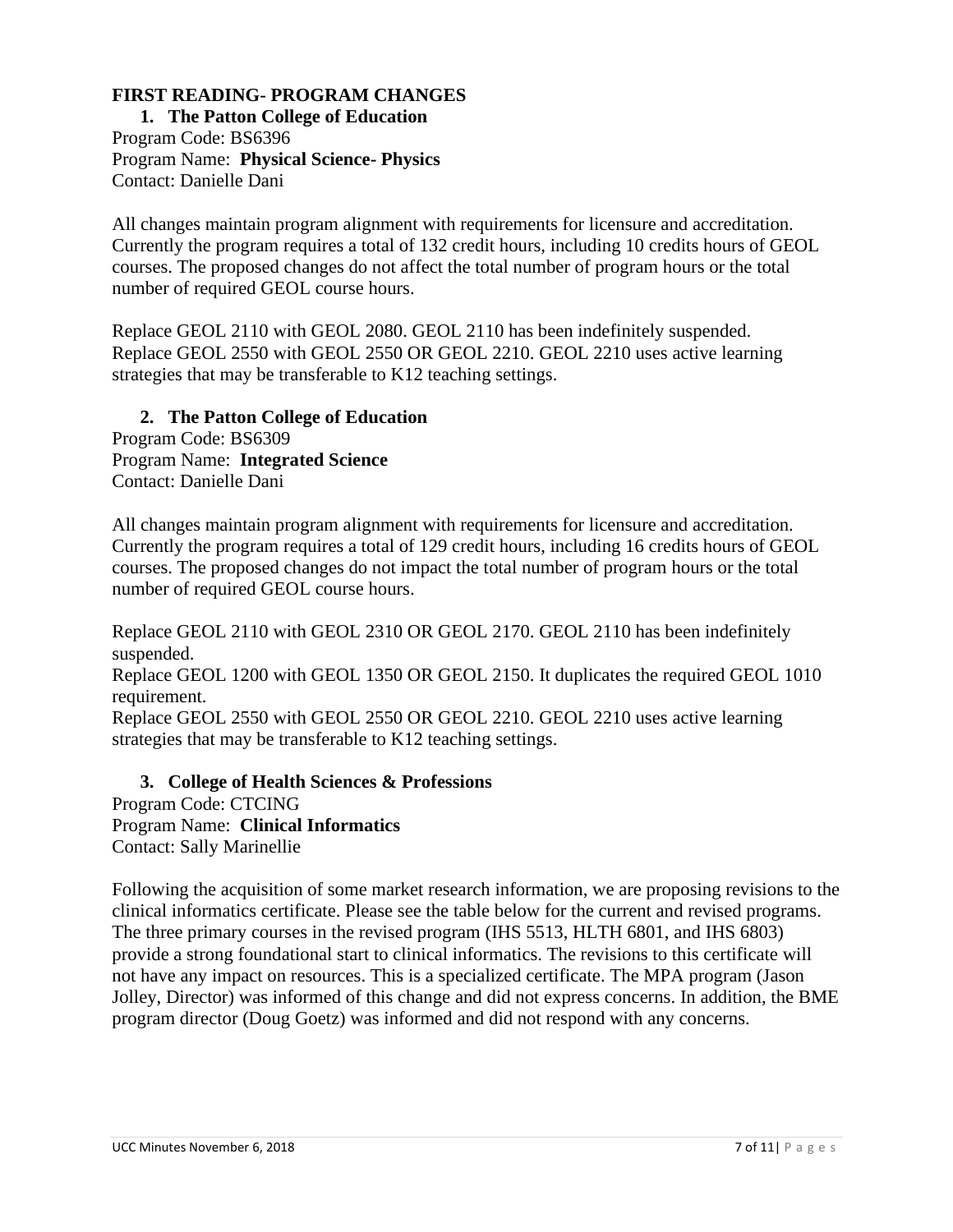| <b>Current program</b>                                                       | <b>Revised Program</b>                                                                                                         |
|------------------------------------------------------------------------------|--------------------------------------------------------------------------------------------------------------------------------|
| BME 5100: Medical Informatics (3cr)                                          | IHS 5513: Health Informatics (existing course)<br>(3cr)                                                                        |
| HLTH 6801: Health Information Systems<br>and Applications (3cr)              | HLTH 6801: Health Information Systems and<br>Applications (3cr)                                                                |
| HLTH 6802: Quantitative Methods in<br>Health Research (3cr)                  | IHS 6803: New course to be developed in project<br>management entitled Program Planning and<br>Evaluation in Health Care (3cr) |
| MPA 5590: Measuring Outcomes in<br>Public and Non-profit Organizations (3cr) | Remove                                                                                                                         |
| MPA 6800: Seminar in Public<br>Administration (3cr)                          | Remove                                                                                                                         |
| <b>TOTAL HOURS = 15</b>                                                      | <b>TOTAL HOURS = 9</b>                                                                                                         |

**4. College of Health Sciences & Professions** Program Code: CTGERO Program Name: **Gerontology Certificate** Contact: Julie Brown

The Department of Interdisciplinary Health Studies (IHS) proposes that the undergraduate certificate be restructured to provide a gerontology foundation that consists of select, required gerontology courses. Currently, certificate students are required to select any five courses from a pre-approved list. However, almost a quarter of the courses are no longer available as course options, a third pertains specifically to long-term care (and have pre-requisites), and the remaining courses are a mixture of age-related courses from different disciplines (only three are actual gerontology courses). Thus, it is possible for students to meet the current requirements without ever taking a gerontology course. In addition, there is a practicum/internship requirement that 1) varies in the amount of credits required (3 to 15 credits) and 2) is only readily available to those students enrolled within the major of those internship course listings.

The proposed structure will provide a true gerontology foundation with the requirement of three gerontology courses (9 credits) and two student-selected courses that reflect aging (i.e., older adulthood) within its content. These two related courses may stem outside of the current course options but selected with the guidance of an advisor and approved by the coordinator. In addition, the internship will not be required since two of the required courses (CFS 4070 and CFS 4660) involve varying levels of community engagement within a gerontological context. There are no anticipated impacts on resources or other departments/colleges.

\*Additional electives to those listed in the proposal are listed in the Discussion tab.

**FIRST READING- NEW PROGRAM/ CERTIFICATE**

**1. College of Health Sciences & Professions** Program Code: CTX44G Program Name: **Veterans Health Certificate**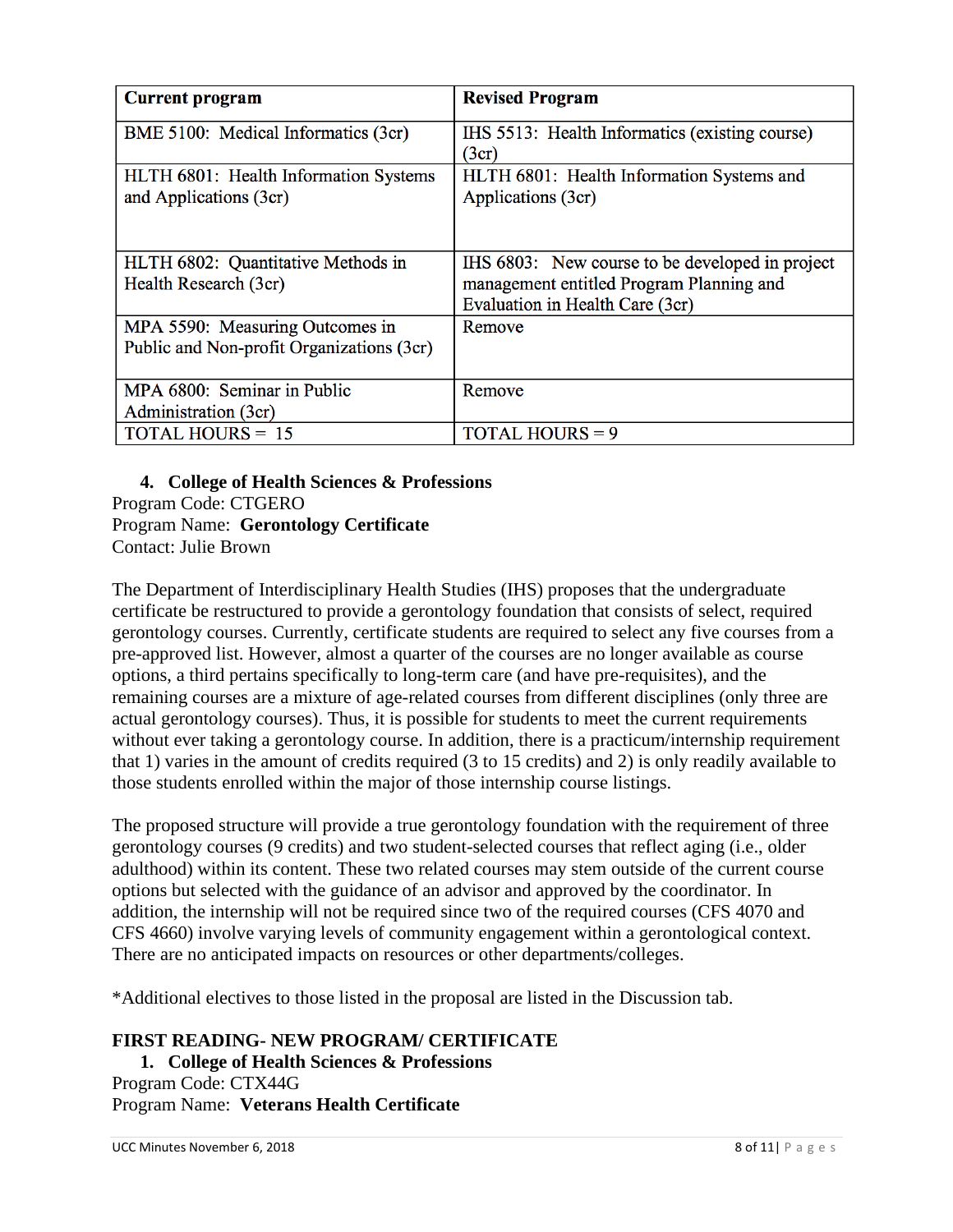#### Contact: Sally Marinelle

While Ohio University prepares a large number of health and healthcare professionals with vast clinical roles, e.g., nurses, physician's assistants, physical therapists, social workers, clinical psychologists, hearing and speech professionals, and physicians, there are no specific academic programs of foci on the special needs of veterans and their families. In fact, there are few academic programs nationwide that provide this focus, and those that do exist are relatively new. The purpose of this certificate is to provide students and/or post-professional health and healthcare workers with a background in advanced and specific knowledge for work with veterans in health and healthcare settings. The topics will include, United States military history and culture as it pertains to the individuals' health, the Veteran's Affairs system and common and current medical conditions associated with the military service.

This specialized certificate includes three existing courses for a total of nine credit hours:

IHS 5400: Emphasize the importance of healthcare providers understanding of military culture and history, in order to be effective providers for this population.

IHS 5401: This course examines the current literature and epidemiological data on numerous biological, psychological, social diseases and conditions in military veterans and their families. This course also investigates the challenges regarding diagnosis and treatment of current and former military personnel and their families in comparison to civilian patients.

IHS 5402: The United States Department of Veterans Affairs (VA); including mission, organizational structure, history and evolution are explored with an emphasis placed on veterans' health and healthcare services

## **2. Russ College of Engineering and Technology**

Program Code: CTX71G Program Name: **Electronic Navigation** Contact: Jeffrey Dill

For nearly 50 years, Electrical Engineering (EE) faculty associated with the Avionics Engineering Center at Ohio University have taught graduate courses in electronic navigation. However, other than a handful of non-degree graduate students, these courses have been available solely to degree-seeking graduate students in EE. Over the past few years, interactions with colleagues and sponsors in industry have brought to light a need for structured training in electronic navigation at the graduate level without a full Master's degree program. A certificate program in Electronic Navigation would enable engineers in the workforce to gain valuable training in the theory and practice of the field.

A certificate program in Electronic Navigation of 12 credit hours is proposed.

1) Inertial Navigation Systems: EE 6033 (3 hrs, required)

2) Satellite-Based Navigation Systems: EE 6053 (3 hrs, required)

3) Integrated Navigation Systems: EE 6063 (3 hrs, required)

4) ELECTIVE (3 hrs):

May choose from:

a. Aviation Standards, Software Design and Certification: EE 6083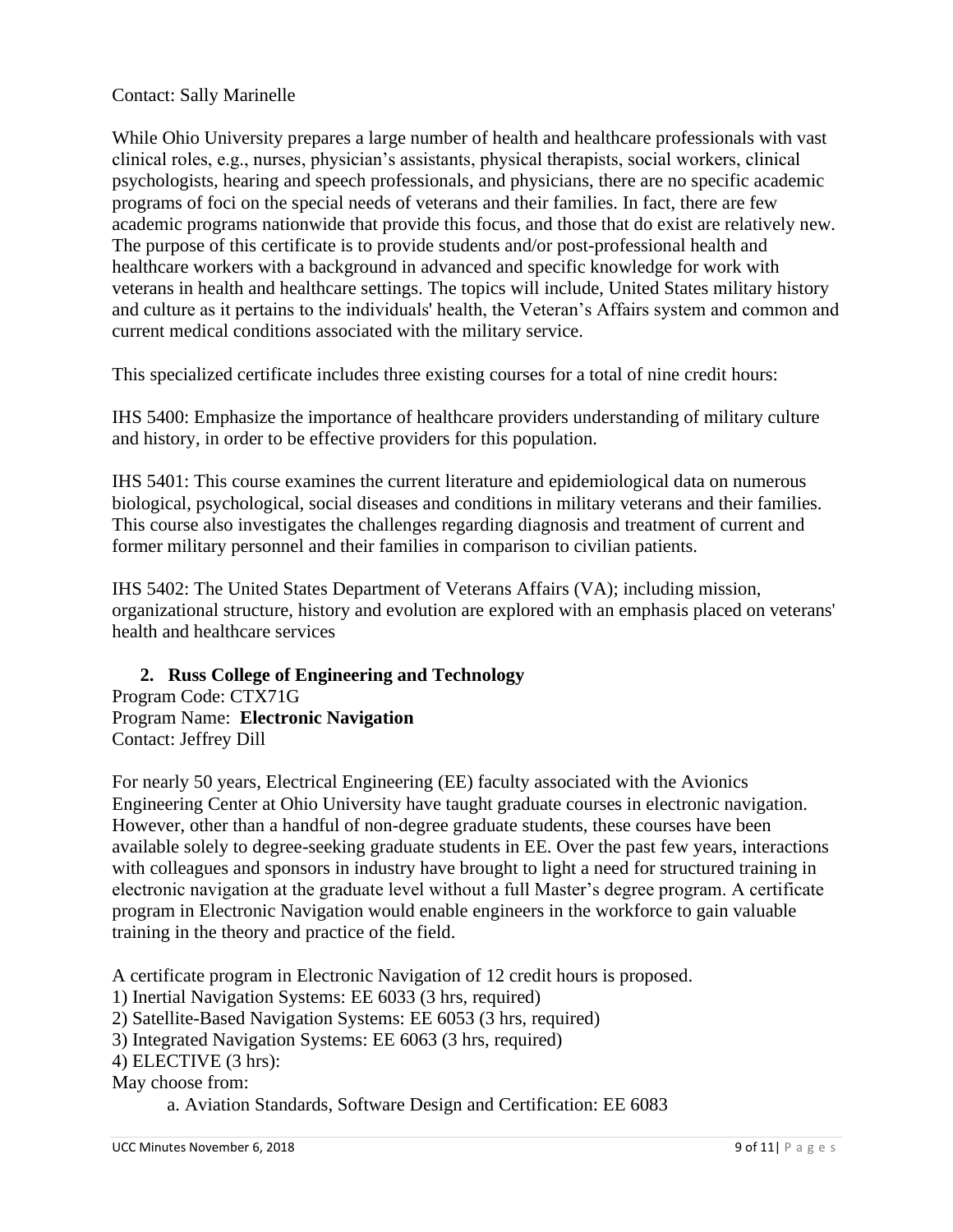- b. Microwave Theory and Devices: EE 5403
- c. Electronic Navigation Systems: EE 5853

#### **FIRST READING- NEW PROGRAM/ CERTIFICATE** NA

#### **EXPEDITED REVIEW**

**1. College of Arts & Sciences**  Program Code: CTGISU Program Name: **Geographic Information Systems (GISc) Certificate** Contact: Edna Wangui

We would like to include BIOS 3760 Field Ecology as "Specialized Elective". This course focuses on quantitative analysis of field problems in ecology. It covers design of field experiments and hypothesis testing as well as statistical analysis. It meets the content and analytical expectations of our Specialized Electives.

All second readings for program changes and new programs were unanimously approved by voice vote.

Patterson turned the floor over to Hans Kruse, Individual Course Committee Chair.

Kruse stated he has saw an increase, mostly driven by certificates, in courses coming across ICC's agenda with college-level prefixes. The support structure isn't always clear because the program committee and ICC work separately. ICC would like to know where the course is going to be evaluated, how they are going to ensure the right faculty will be teaching the course, who will update it and the other maintenance expected by a department.

ICC will begin asking the structure behind content courses. Kruse shared that his college is going to minimize the use of the college prefix. There is nothing stating what the support structure should be at this time, since each college has different systems in place. There will be revisions made to the guidelines next year, with an agreed upon set of rules in place. In the meantime, it was suggested that a discussion comment should be added to courses regarding where the course will be housed.

Kruse shared that outcome goals are expeditable. The college committee can expedite the review of a course, it can go to the registrar and bypass ICC. The outcome goals for general education (T2) courses can be expedited if they are an update of the language used in the discipline. If the general education goals themselves are being updated, or specific outcome goals are tied to the general education goals being updated, then that course will have to reviewed through the ICC because that gives the General Education Committee the chance to look at it. At the very end of the academic year, expedited reviews are done two weeks after the last UCC meeting.

Kruse discussed that book changes were being included in outcome goals recently. If there is more than one person teaching a course, this is a good idea to include. If reading is outdated,